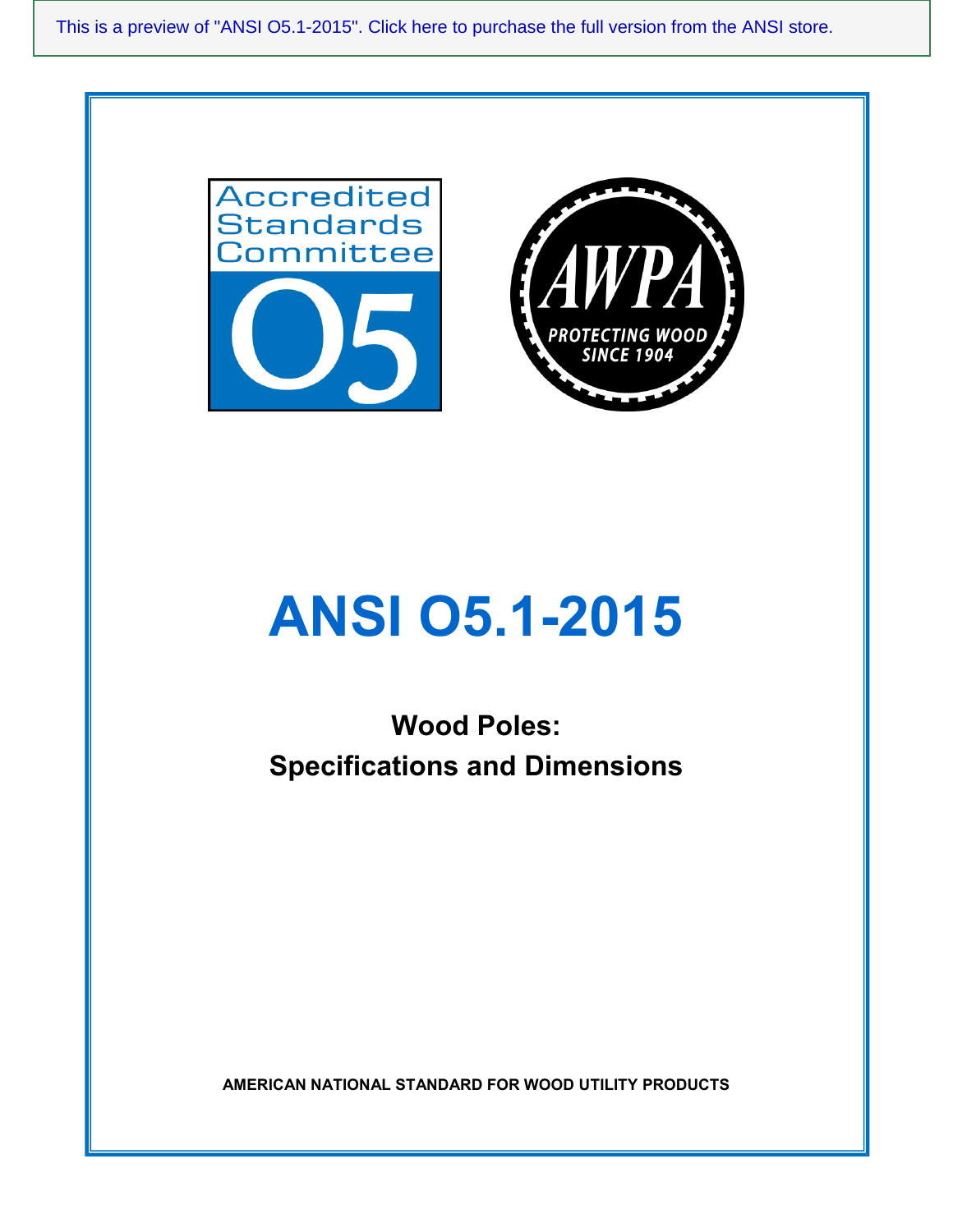

Accredited Standards Committee O5 was first organized in 1924 by the Bell Telephone System and the U.S. Independent Telephone Association's American Standards Association (ASA) Telephone Group. The Exchange Carrier Standards Association (ECSA), which later became the Alliance for Telecommunications Industry Solutions (ATIS), accepted sponsorship and Secretariat responsibility for ASC O5 in 1985. The American Wood Protection Association (AWPA) then assumed the role of Secretariat, effective January 1, 2011. ASC O5 is jointly accredited with its Secretariat by the American National Standards Institute. This committee develops standards for wood poles, crossarms, braces, and glue laminated timber for utility structures. For more information, visit the ASC O5 website at **www.asco5.org**.



Founded in 1904, the American Wood Protection Association (AWPA) is a non-profit organization that promulgates voluntary standards for technologies which protect wood from degradation. AWPA Standards are developed by its technical committees in an open, consensus-based process that involves individuals from all facets of wood preservation: Producers of preservatives and preservative components; producers of treated and untreated wood products; end users of treated wood; engineers, architects and building code officials; government entities, academia, and other groups with a general interest in wood preservation. AWPA's Standards are universally specified for wood protection in the USA, and are recognized worldwide. For more information visit the AWPA website at **www.awpa.com**.

#### **AMERICAN NATIONAL STANDARD**

Approval of an American National Standard requires review by ANSI that the requirements for due process, consensus, and other criteria for approval have been met by the standards developer.

Consensus is established when, in the judgment of the ANSI Board of Standards Review, substantial agreement has been reached by directly and materially affected interests. Substantial agreement means much more than a simple majority, but not necessarily unanimity. Consensus requires that all views and objections be considered, and that a concerted effort be made towards their resolution.

The use of American National Standards is completely voluntary; their existence does not in any respect preclude anyone, whether he has approved the standards or not, from manufacturing, marketing, purchasing, or using products, processes, or procedures not conforming to the standards.

The American National Standards Institute does not develop standards and will in no circumstances give an interpretation of any American National Standard. Moreover, no person shall have the right or authority to issue an interpretation of an American National Standard in the name of the American National Standards Institute. Requests for interpretations should be addressed to the secretariat or sponsor whose name appears on the title page of this standard.

**CAUTION NOTICE:** This American National Standard may be revised or withdrawn at any time. The procedures of the American National Standards Institute require that action be taken periodically to reaffirm, revise, or withdraw this standard. Purchasers of American National Standards may receive current information on all standards by calling or writing the American National Standards Institute.

**Notice of Disclaimer & Limitation of Liability:** The information provided in this document is directed solely to professionals who have the appropriate degree of experience to understand and interpret its contents in accordance with generally accepted engineering or other professional standards and applicable regulations. No recommendation as to products or vendors is made or should be implied.

NO REPRESENTATION OR WARRANTY IS MADE THAT THE INFORMATION IS TECHNICALLY ACCURATE OR SUFFICIENT OR CONFORMS TO ANY STATUTE, GOVERNMENTAL RULE OR REGULATION, AND FURTHER, NO REPRESENTATION OR WARRANTY IS MADE OF MERCHANTABILITY OR FITNESS FOR ANY PARTICULAR PURPOSE OR AGAINST INFRINGEMENT OF INTELLECTUAL PROPERTY RIGHTS. AWPA SHALL NOT BE LIABLE, BEYOND THE AMOUNT OF ANY SUM RECEIVED AS PAYMENT FOR THIS DOCUMENT, WITH RESPECT TO ANY CLAIM, AND IN NO EVENT SHALL AWPA BE LIABLE FOR LOST PROFITS OR OTHER INCIDENTAL OR CONSEQUENTIAL DAMAGES. AWPA EXPRESSLY ADVISES ANY AND ALL USE OF OR RELIANCE UPON THIS INFORMATION PROVIDED IN THIS DOCUMENT IS AT THE RISK OF THE USER.

NOTE - The user's attention is called to the possibility that compliance with this standard may require use of an invention covered by patent rights. By publication of this standard, no position is taken with respect to whether use of an invention covered by patent rights will be required, and if any such use is required no position is taken regarding the validity of this claim or any patent rights in connection therewith.

## **ANSI O5.1-2015, Wood Poles: Specifications and Dimensions**

is an American National Standard developed by **ASC O5 – Wood Utility Products.** 

*Published by*  **American Wood Protection Association P.O. Box 36174 Birmingham, AL 35236** 

Copyright © 2015 by American Wood Protection Association. All rights reserved.

No part of this publication may be reproduced in any form, in an electronic retrieval system or otherwise, without the prior written permission of the publisher. For information contact AWPA at 205.773.4077. AWPA is online at **www.awpa.com**.

Printed in the United States of America.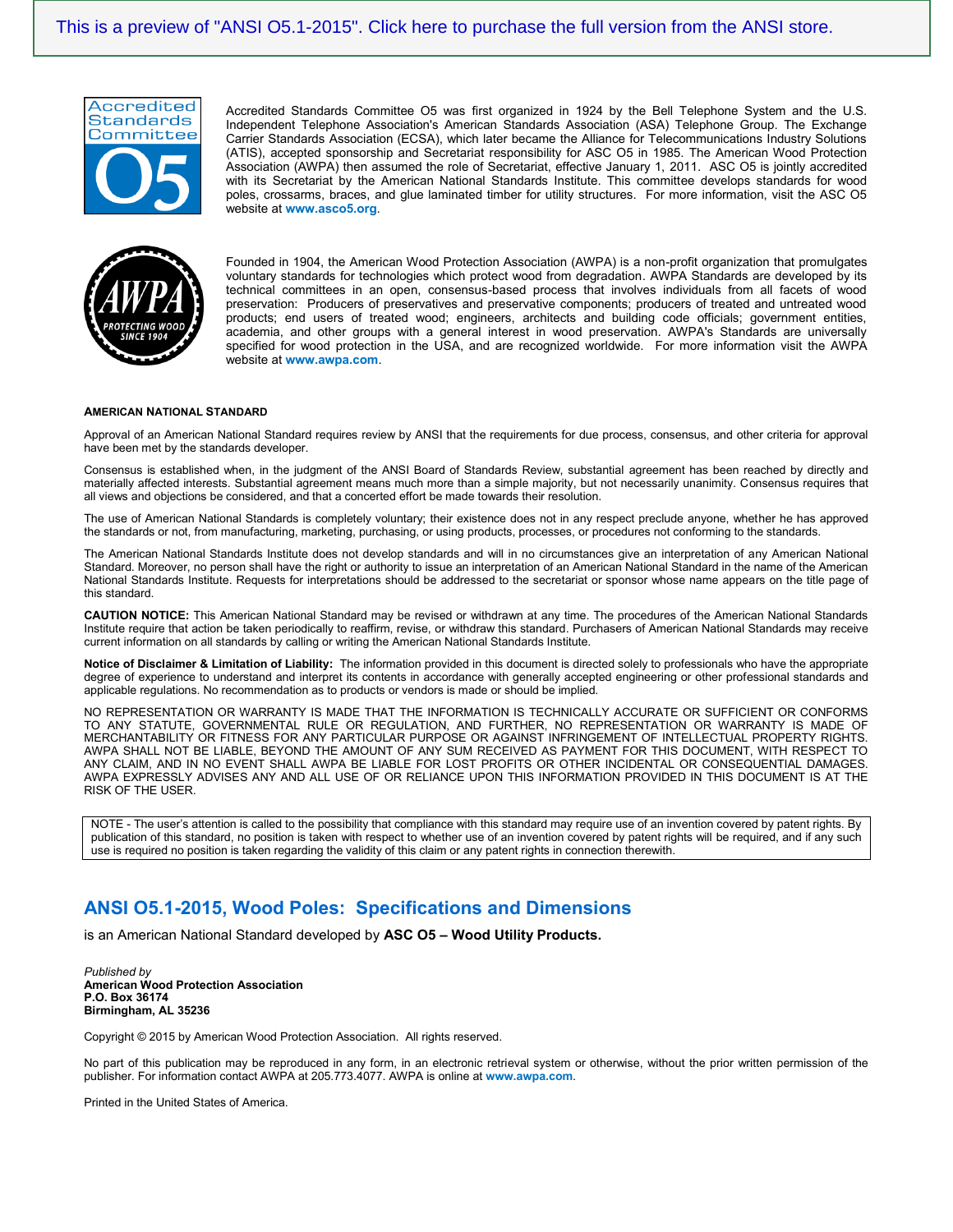# **ANSI O5.1.2015**

American National Standard for Wood Utility Products

**Wood Poles: Specifications and Dimensions** 

Secretariat **American Wood Protection Association, Inc.** 

Approved January 9, 2015 **American National Standards Institute, Inc.**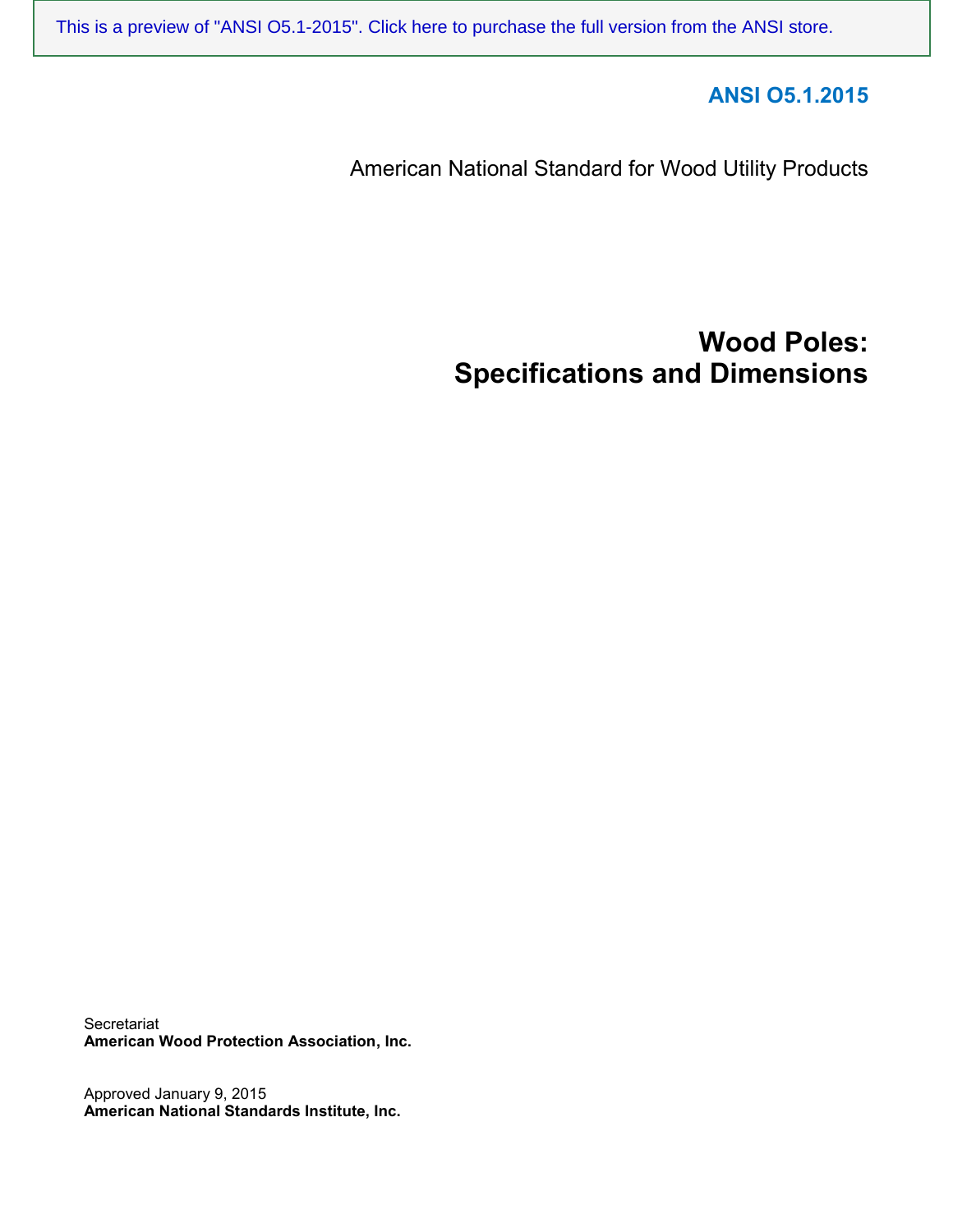### **Foreword**

This American National Standard establishes specifications and dimensions for wood utility poles that are to be given preservative treatment as specified by the purchaser. The poles described are considered as simple cantilever members subject to transverse loads only. Requirements for the preservative treatment of poles are not included although the effects of conditioning are accounted for.

This standard was developed by Accredited Standards Committee O5 – Wood Utility Products (ASC O5) under the procedural administration of the American Wood Protection Association (AWPA). ASC O5 was organized in December 1924 and has produced revisions of this standard from time to time as required or deemed beneficial. This standard supersedes American National Standard ANSI O5.1-2008.

Suggestions for improvement of this standard will be welcomed. They should be sent to ASC O5 through its Secretariat: American Wood Protection Association, P.O. Box 361784, Birmingham, AL 35236 <www.awpa.com>.

This standard was processed and approved for submittal to ANSI by ASC O5. Committee approval of this standard does not necessarily imply that all committee members voted for its approval. At the time it processed and approved this standard, ASC O5 had the following leadership and members:

Nelson. Bingel, ASC O5 Chair David. D'Hooge, ASC O5 Vice-Chair Colin McCown, ASC O5 Executive Secretary and Editor

| <b>Organization Represented</b>       | <b>Name of Representative</b>                       | <b>Organization Represented</b>                     | <b>Name of Representative</b>           |
|---------------------------------------|-----------------------------------------------------|-----------------------------------------------------|-----------------------------------------|
| A.W Williams Inspection Company       | Edward Williams, Jr.<br>Edward Williams, Sr. (Alt.) | National Rural Electric Cooperatives<br>Association | Jim Carter<br>Nick Klein (Alt.)         |
| Alabama Power Company                 | Alan Blankenship                                    | North American Wood Pole Council                    | <b>Martin Rollins</b>                   |
| Alamco Wood Products, LLC             | <b>Todd Brown</b>                                   |                                                     | Kevin Ragon (Alt.)                      |
| American Transmission Company         | <b>Bob Kluge</b>                                    | Oregon State University                             | <b>Jeff Morrell</b>                     |
|                                       | Justin Kavanaugh (Alt.)                             | Osmose Utilities Services, Inc.                     | Nelson Bingel                           |
| APA - The Engineered Wood Association | B.J. Yeh                                            | Outside Plant Consulting Services, Inc.             | Larry Slavin                            |
| <b>Arch Wood Protection</b>           | <b>Tim Carev</b><br>Will Cox (Alt.)                 | Power Line Systems, Inc.                            | Otto Lynch<br>Brandon Grillon (Alt.)    |
| Bell Lumber & Pole Company            | Jim Fixsen                                          | <b>Public Service New Mexico</b>                    | Norm Sedillo                            |
|                                       | Brett Franks (Alt.)                                 | Rocky Mountain Pole & Treating Assn.                | Dean Rogers                             |
| <b>Brooks Manufacturing Company</b>   | Shannon Terrell<br>Dwayne Carter (Alt.)             | Rogers International Consulting, Inc.               | J.R. Gonzalez<br>Michael Marohn (Alt.)  |
| CenturyLink                           | Mike Fargano<br>Joe Fife (Alt.)                     | <b>Rural Utilities Service</b>                      | Wilson Johnson<br>Bob Lash (Alt.)       |
| ComEd                                 | David D'Hooge                                       | Southern California Edison                          | <b>Brian Flynn</b>                      |
| Cox Industries                        | Jim Healey<br>Byron Altman (Alt.)                   | Southern Pressure Treaters Association              | Joey Wheat<br>Phil Myers (Alt.)         |
| Dis-Tran Wood Products, LLC           | Pat Bordelon<br>Jerry George (Alt.)                 | State University of New York                        | <b>Bill Smith</b><br>Bob Meyer (Alt.)   |
| <b>EDM</b> International              | Rob Nelson                                          | T.R. Miller Mill Company                            | Ron Cauley                              |
|                                       | Andy Stewart (Alt.)                                 | Telcordia (Ericsson)                                | <b>Trevor Bowmer</b>                    |
| Hughes Brothers, Inc.                 | Larry Vandergriend                                  | <b>Thomasson Company</b>                            | Randy Deweese                           |
| Intec Services, Inc.                  | Andy Kudick                                         |                                                     | Brent Gray (Alt.)                       |
| Laminated Wood Systems, Inc.          | <b>Bob Reisdorff</b>                                | <b>Timber Products Inspection</b>                   | <b>Mike Dilbeck</b>                     |
| Langdale Forest Products Company      | Jim Hickman                                         | University of Minnesota                             | Jerry Winandy                           |
|                                       | Eric Nall (Alt.)                                    | <b>Utilimap Corporation</b>                         | Greg Samaniego                          |
| Lufkin Creosoting Company             | David Vines                                         | VPC Energy, Inc.                                    | Art Peralta                             |
| McFarland Cascade, A Stella-Jones Co. | Kyle Cassidy<br>Bob Baeppler (Alt.)                 | Western Area Power Administration                   | Gerald Paulson<br>Karen Rowe (Alt.)     |
| McIntyre Associates, Inc.             | Craig McIntyre                                      | Western Wood Preservers Institute                   | <b>Robert West</b>                      |
| Minnesota Power                       | Reed Rosandich                                      |                                                     | Dallin Brooks (Alt.)                    |
| Mississippi State University          | <b>Mike Barnes</b>                                  | Wood Preservation Canada                            | Henry Walthert<br>Craig Frohlich (Alt.) |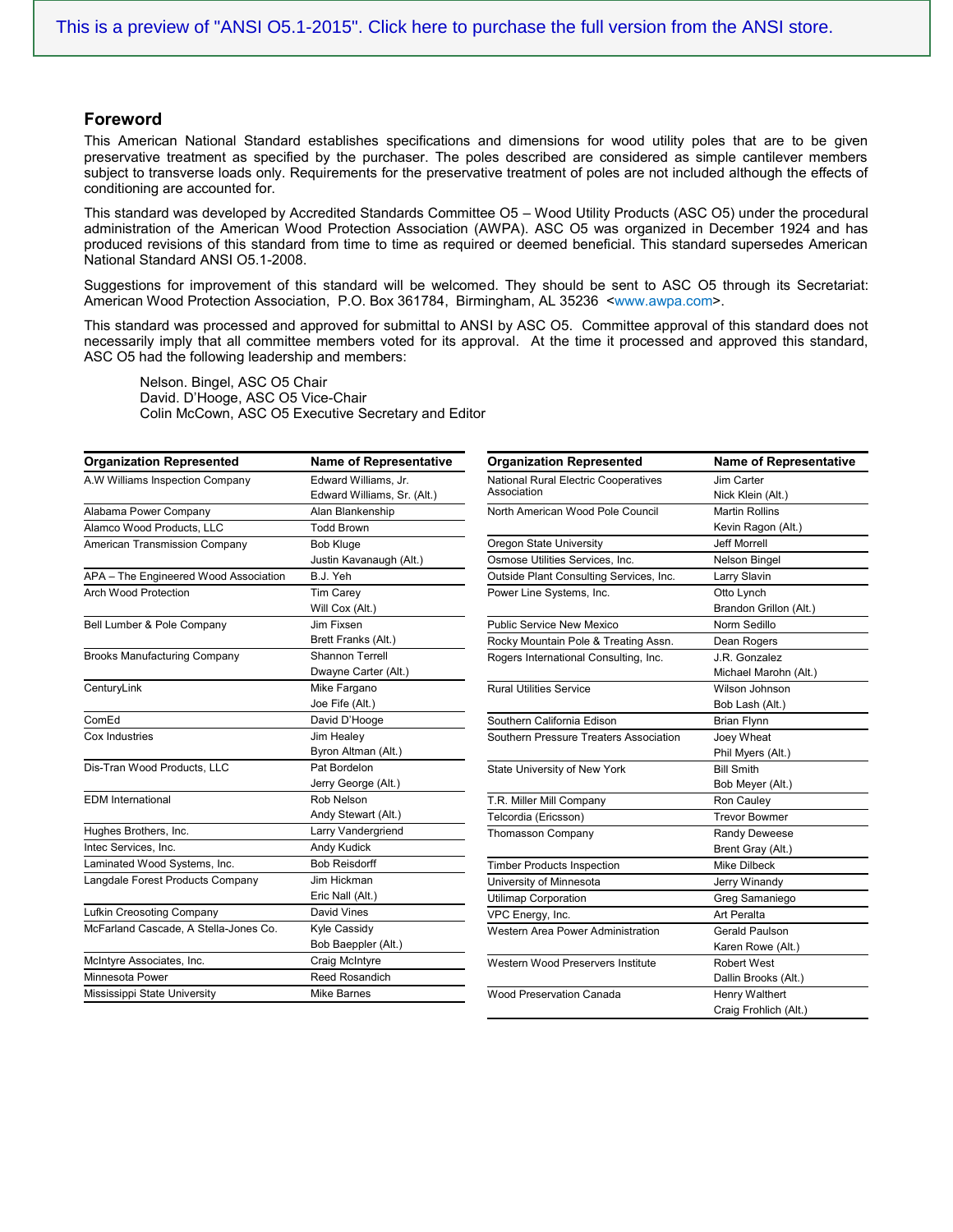# **ANSI 05.1-2015**

# **Table of Contents**

| 1              |                    |  |
|----------------|--------------------|--|
|                | 1.1                |  |
|                | 1.2                |  |
| $\overline{2}$ |                    |  |
|                |                    |  |
| 3              |                    |  |
|                |                    |  |
| 4              |                    |  |
| 5              |                    |  |
|                |                    |  |
|                | 5.1<br>5.1.1       |  |
|                | 5.1.2              |  |
|                | 5.1.2.1            |  |
|                | 5.1.2.2            |  |
|                | 5.1.2.3            |  |
|                | 5.1.2.4            |  |
|                | 5.1.2.5<br>5.1.2.6 |  |
|                | 5.1.3              |  |
|                | 5.1.4              |  |
|                | 5.1.5              |  |
|                | 5.2                |  |
|                | 5.3                |  |
|                | 5.3.1              |  |
|                | 5.3.2<br>5.3.3     |  |
|                | 5.3.4              |  |
|                | 5.4                |  |
|                | 5.4.1              |  |
|                | 5.4.2              |  |
|                | 5.4.3              |  |
|                | 5.4.4<br>5.4.5     |  |
|                | 5.4.6              |  |
|                | 5.4.7              |  |
|                | 5.4.8              |  |
|                | 5.4.9              |  |
|                |                    |  |
|                |                    |  |
|                |                    |  |
|                |                    |  |
|                |                    |  |
| 6              |                    |  |
|                |                    |  |
|                | 6.1                |  |
|                | 6.2<br>6.2.1       |  |
|                |                    |  |
|                | 6.3                |  |
| 7              |                    |  |
|                |                    |  |
|                | 7.1<br>7.2         |  |
|                |                    |  |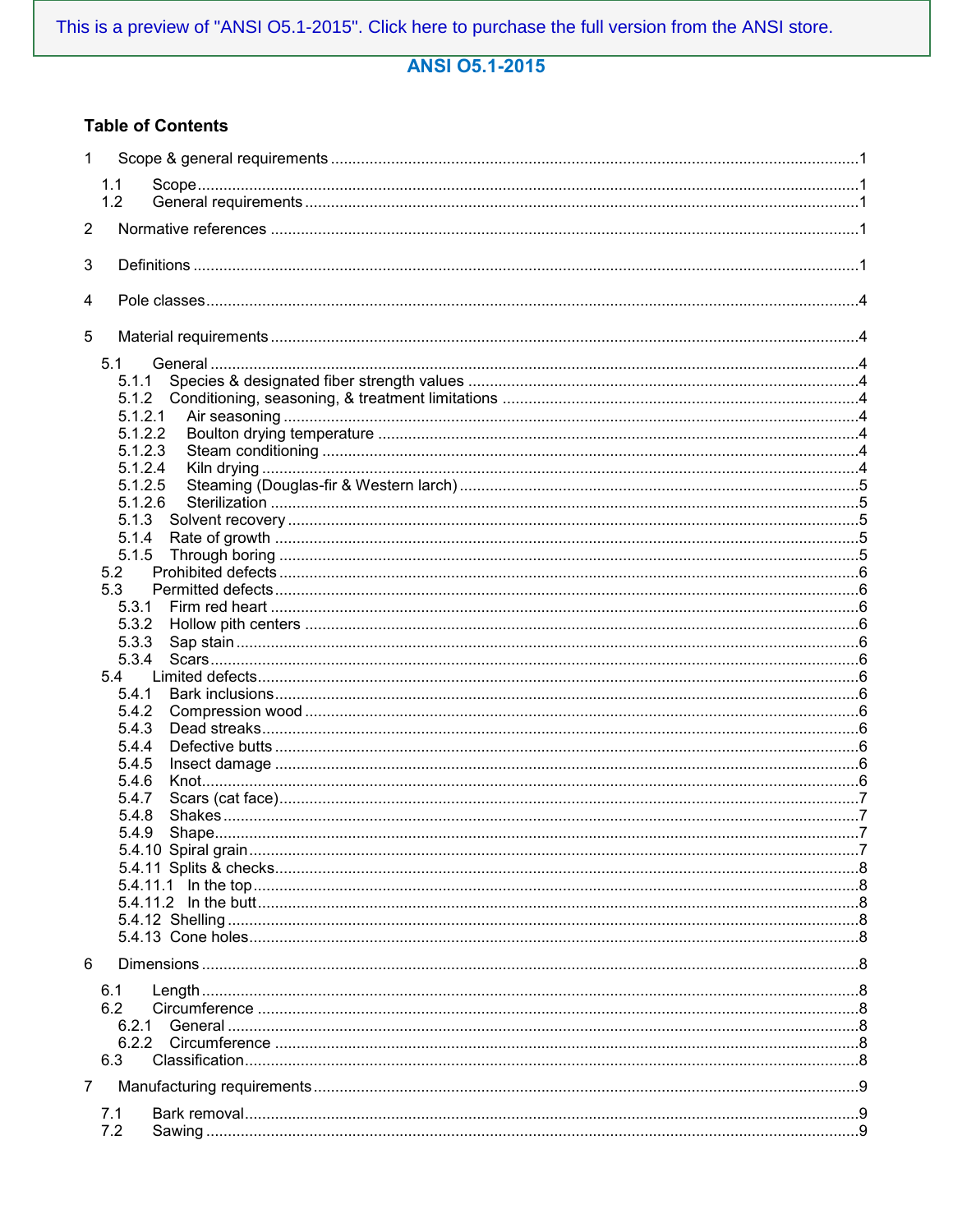# **ANSI 05.1-2015**

| 7.3<br>7.4<br>7.5        |    |
|--------------------------|----|
| 8                        |    |
| 8.1<br>8.2<br>8.3        |    |
|                          |    |
| A.1<br>A.2<br>A.3        |    |
|                          |    |
|                          |    |
| C.1<br>C.2<br>C.3<br>C.4 |    |
|                          |    |
| D.1<br>D.2               |    |
|                          |    |
|                          | 45 |

# **Table of Figures**

| Figure 2 - Through-boring diagram showing minimum height above and depth below intended groundline  30 |  |
|--------------------------------------------------------------------------------------------------------|--|

# **Table of Tables**

| Table 3M - Metric dimensions of Northern white cedar poles (Fiber Strength 27.6 MPa)  15                |  |
|---------------------------------------------------------------------------------------------------------|--|
|                                                                                                         |  |
|                                                                                                         |  |
| Table 5 - Dimensions of Western red cedar and Ponderosa pine poles (Fiber Strength 6000 psi) 17         |  |
| Table 5M - Metric dimensions of Western red cedar and Ponderosa pine poles (Fiber Strength 41.4 MPa) 18 |  |
| Table 6 - Dimensions of Jack pine, Lodgepole pine, Red pine, Western fir, and Radiata pine              |  |
| Table 6M - Metric dimensions of Jack pine, Lodgepole, Red pine, Western fir, and Radiata pine           |  |
|                                                                                                         |  |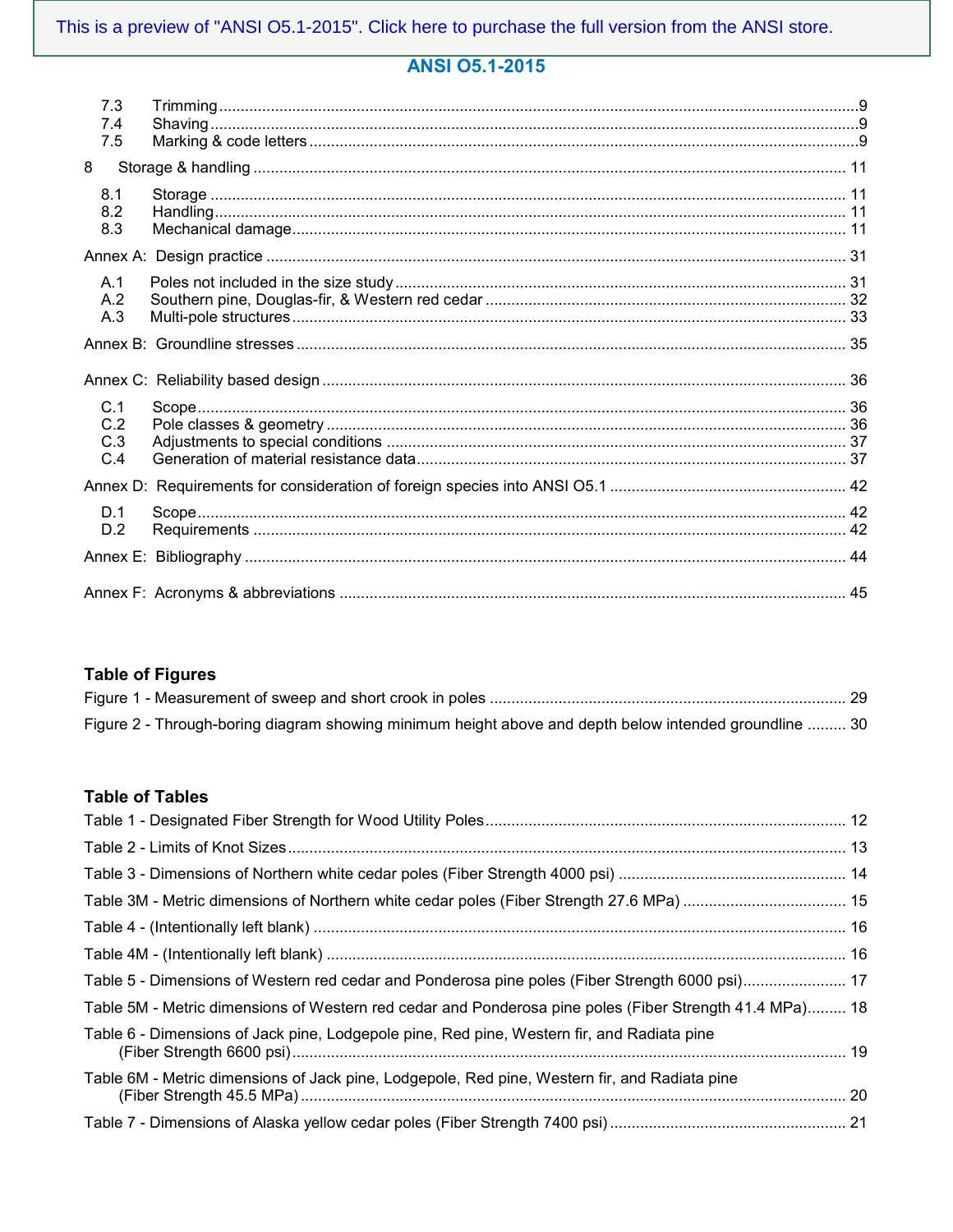[This is a preview of "ANSI O5.1-2015". Click here to purchase the full version from the ANSI store.](https://webstore.ansi.org/Standards/ANSI/ANSIO52015?source=preview)

# **ANSI O5.1-2015**

| Table 7M - Metric dimensions of Alaska yellow cedar poles (Fiber Strength 51.0 MPa) 22                           |
|------------------------------------------------------------------------------------------------------------------|
| Table 8 - Dimensions of Douglas-fir (both types) and Southern pine poles (Fiber Strength 8000 psi) 23            |
| Table 8M - Metric dimensions of Douglas-fir (both types) and Southern pine poles (Fiber Strength 55.2 MPa) 24    |
|                                                                                                                  |
|                                                                                                                  |
|                                                                                                                  |
| Table 10M - Metric dimensions of Scots pine (Scandinavian) poles (Fiber Strength 53.8 MPa) 28                    |
|                                                                                                                  |
| Table A.1 - Douglas-fir Above-Ground Height Effect Factors for Use as Alternatives to Equation A.2  34           |
| Table A.2 - Southern pine Above-Ground Height Effect Factors for Use as Alternatives to Equation A.2  34         |
| Table A.3 - Western red cedar Above-Ground Height Effect Factors for Use as Alternatives to Equation A.2 34      |
|                                                                                                                  |
| Table C.1 - Groundline strength and stiffness values for new, green poles less than 50 feet (15.2m) long 39      |
| Table C.2 - Groundline strength and stiffness values for new, green poles, 50 feet (15.2m) and longer, used in   |
| Table C.3 - Groundline strength and stiffness values for new, green poles, 50 feet (15.2m) and longer, used in   |
| Table C.4 - Correction factors for pole strength and stiffness (k <sub>i</sub> factors for Equations 2 and 3) 41 |
|                                                                                                                  |